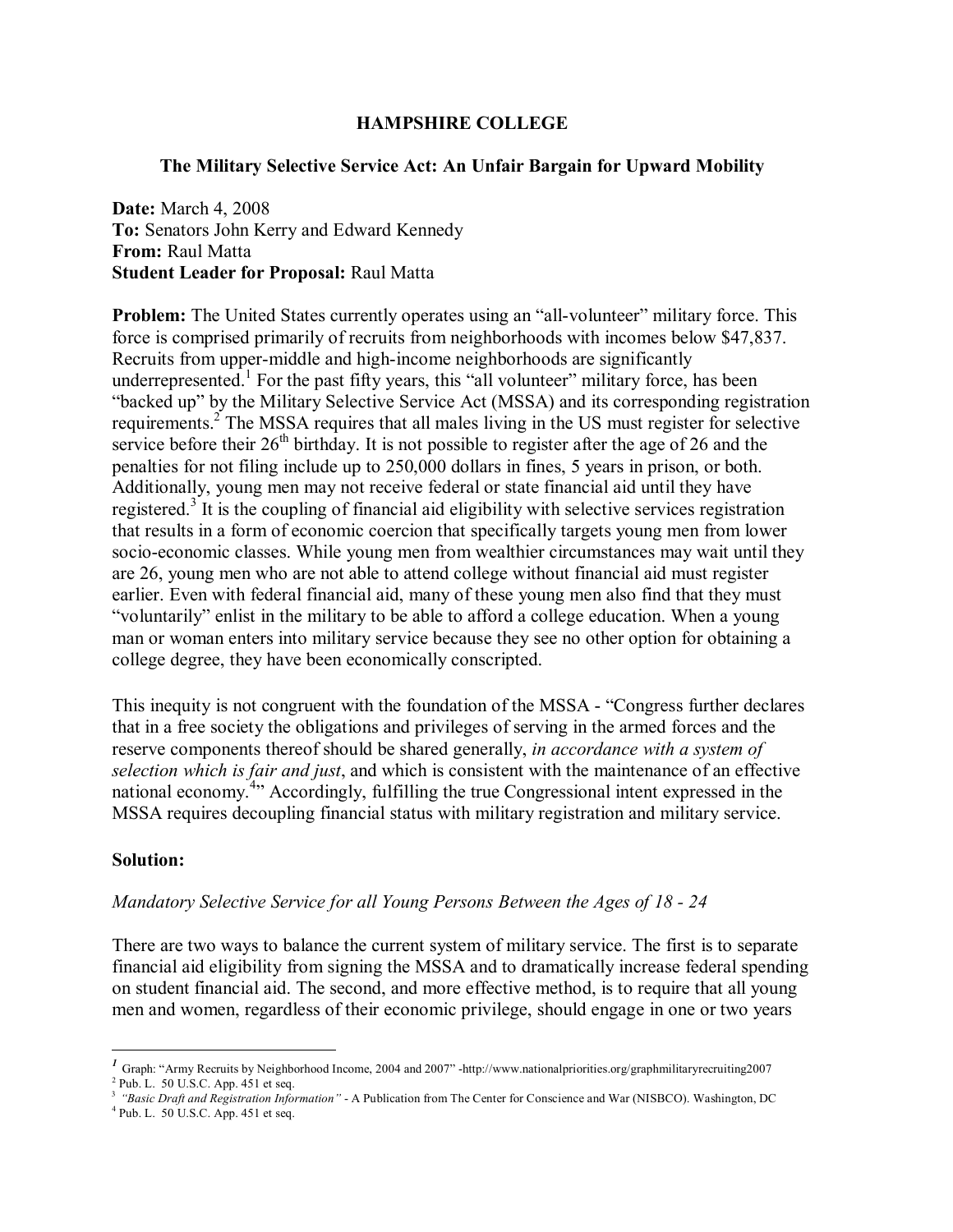of mandatory military service. While many people shudder at the thought of nation-wide conscription, mandatory military service is already common in nearly many countries including Germany, Sweden, China, Denmark, Finland, Mexico, Israel, and Singapore, to name a just few. $5$ 

It is frequently argued that conscription undermines the military by flooding it with unwilling recruits. Lottery systems, such as those used during the Vietnam War, do little to remedy this. A better solution would be for the federal government to impose a requirement that no student can be enrolled in a two or four year college without completing a term of military service. This provides a vital element of personal choice, while at the same time equalizing the economic representation of those who serve. Additionally, it would provide the military with a strong base of high-grade recruits (currently only about 44% of armed forces recruits are considered "high-grade" $)$ .<sup>6</sup>

It is also argued that the military would not be able to adequately provide housing, equipment, salaries, and medical care for the more than one million young people who are college-bound every year. This can be addressed by offering selective service options that include serving with AmeriCorps, Peace Corps, the Department of Homeland Security, and the Federal Emergency Management Agency, in addition to the option of serving with the armed forces. While all recruits would receive stipends and significant college grants, those young people who opt for military service could perhaps be offered larger stipends and larger college grants. A mere 10% of one million young people would provide the military with 100,000 recruits who are college-bound and college-grade with commensurate intelligence and skills.<sup>7</sup> At the same time, those young people who want to go to college but do not want to bear arms in service for religious or ethical reasons, are afforded an option to serve their country *and* to afford a college education. Meanwhile, the entire country has the benefit of more than a million young people each year working to build its defenses *and* its infrastructure (teaching Head Start programs, building houses in New Orleans, providing meals in homeless shelters, etc.). This reframing of selective service as an opportunity to institute a national level of community engagement and service among young people has the potential to address multiple levels of this Nation's social environment and to bring about many changes that range far beyond a term of national service. When people participate as a group, they feel an increased sense of community. They are more likely to see their involvement as relevant and to feel empowered to engage in societal change-making. In this way, national service can pave the way to a lifetime of civic engagement.

 $\overline{a}$ 

<sup>5</sup> See "Refusal to Bear Arms: A Worldwide Survey of Conscription and Conscientious Objection to Military Service" by Bart Horeman & Marc Stolwijk - http://www.wri-irg.org/co/rtba/index.html

<sup>6</sup> See ìTable Three: High Quality Army Recruitsî - http://www.nationalpriorities.org/table2militaryrecruiting2007

<sup>&</sup>lt;sup>7</sup> Ibid. The Department of Defense aims to have 90% of new recruits be high school graduates, however the proportion is now the lowest it's been in 25 years. in 2006, the proportion of new recruits with a regular high school diploma dropped for every state and nationally, with the exception of North Dakota. In 2007, the percentage of tier 1 recruits dropped further.